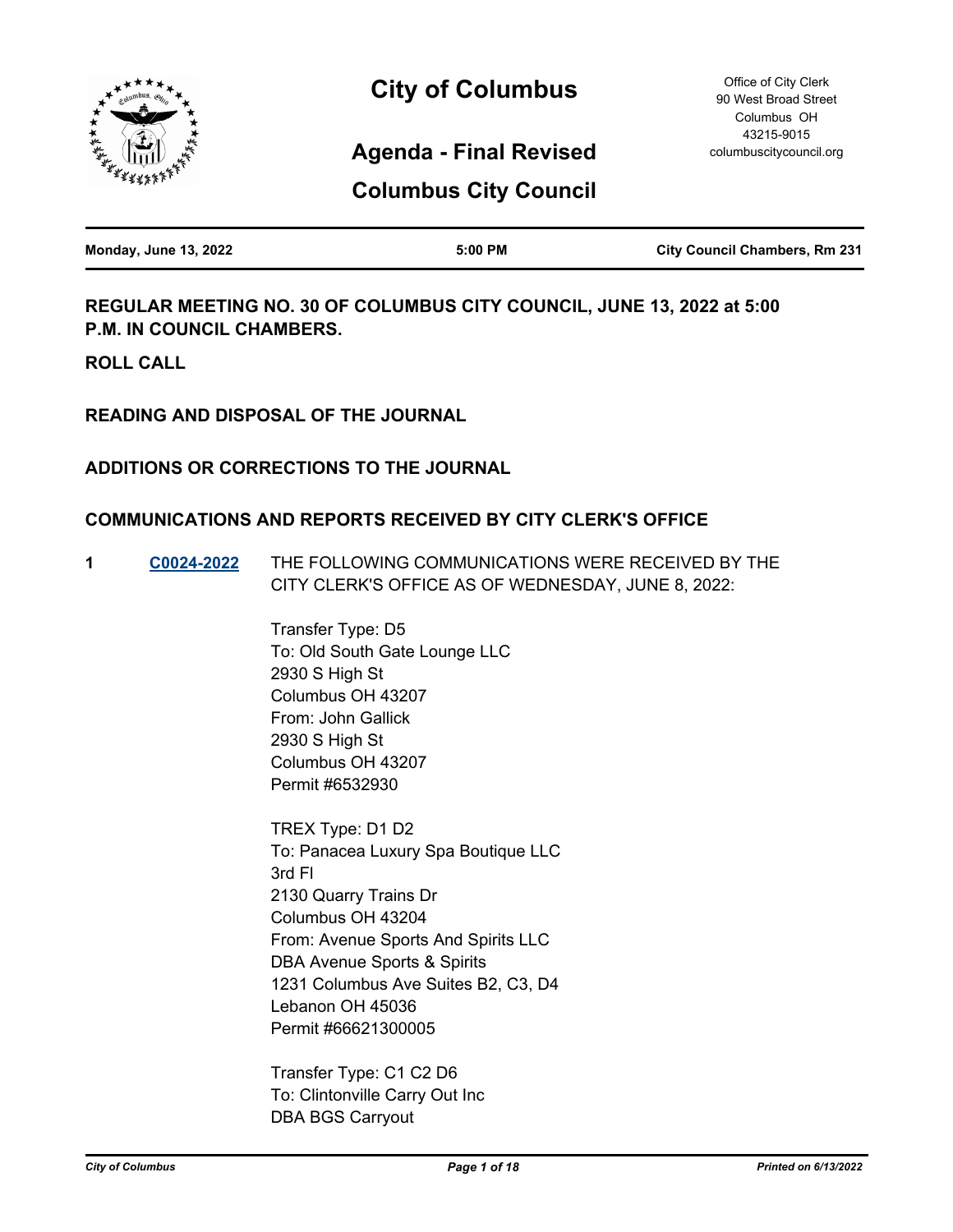920 E Weber Rd Columbus OH 43211 From: Rabi Inc DBA BGS Carryout 920 E Weber Rd Columbus OH 43211 Permit #1560920

Transfer Type: C2 C2X To: Lockbourne Food Mart Inc 1st Fl & Bsmt 1333 Lockbourne Rd Columbus OH 43206 From: Farah Inc 1st Fl & Bsmt 1333 Lockbourne Rd Columbus OH 43206 Permit #5251333

TREX Type: D5 To: TOG Kona Grill Columbus LLC 4087 New Bond St, Unit 502 Columbus, OH 43219 From: Tee Jayes Country Place, Inc. 1542 Maple Ave Zanesville, OH 43701 Permit #88315550025

Advertise Date: 6/18/22 Agenda Date: 6/13/22 Return Date: 6/23/22

#### **RESOLUTIONS OF EXPRESSION**

#### **BANKSTON**

**2 [0116X-2022](http://columbus.legistar.com/gateway.aspx?m=l&id=/matter.aspx?key=123250)** To Honor, Recognize, and Celebrate June 19, 2022, as Juneteenth in the City of Columbus

> *Sponsors:* Nicholas Bankston, Lourdes Barroso De Padilla, Elizabeth Brown, Rob Dorans, Shayla Favor, Shannon G. Hardin and Emmanuel V. Remy

#### **FAVOR**

**3 [0117X-2022](http://columbus.legistar.com/gateway.aspx?m=l&id=/matter.aspx?key=123253)** To Recognize June 14th as 614 Day in the City of Columbus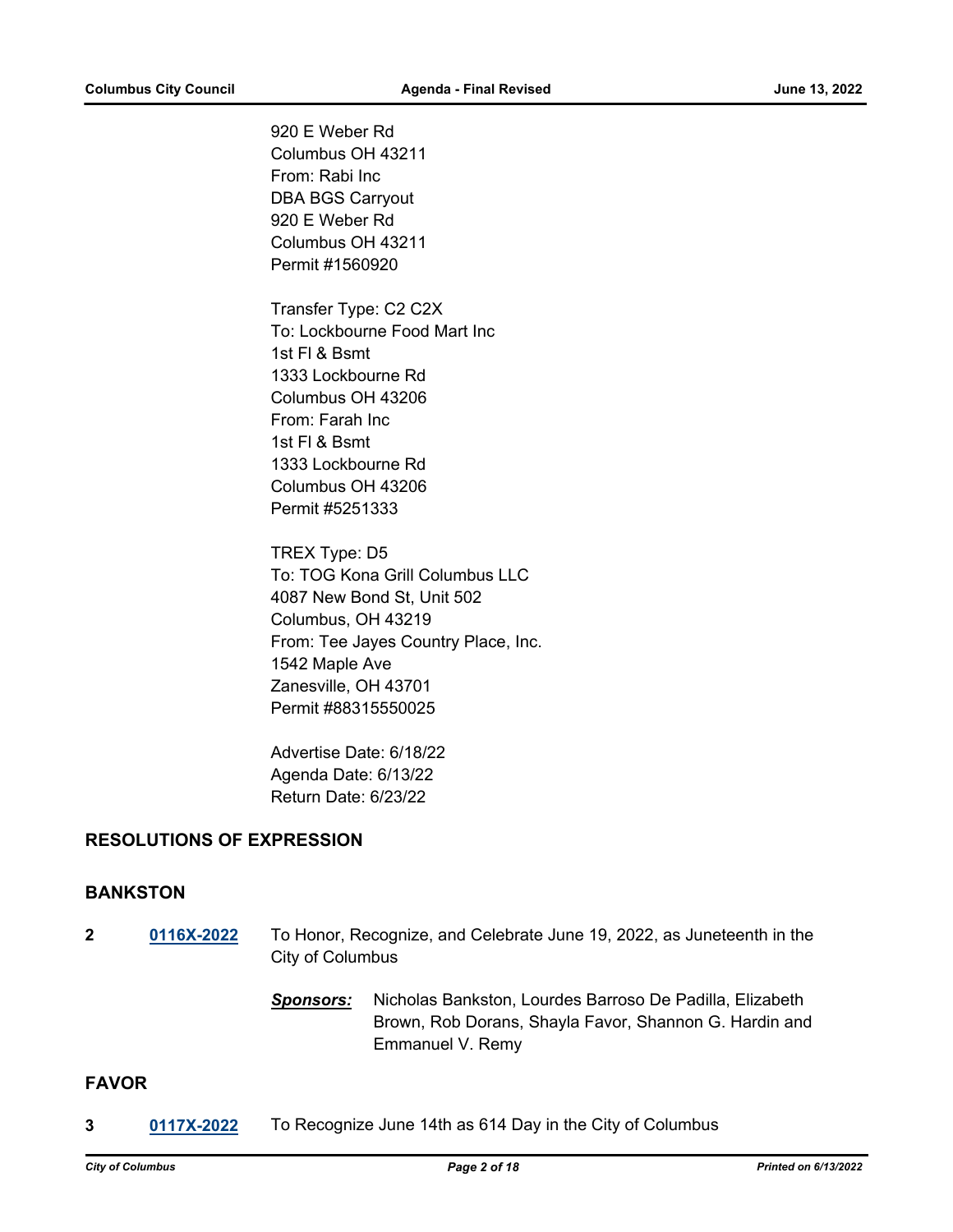*Sponsors:* Shayla Favor, Lourdes Barroso De Padilla, Nicholas Bankston, Elizabeth Brown, Rob Dorans, Emmanuel V. Remy and Shannon G. Hardin

#### **REMY**

- **4 [0113X-2022](http://columbus.legistar.com/gateway.aspx?m=l&id=/matter.aspx?key=123213)** To Recognize the Strength, Courage and Perseverance of Millions of Refugees and to Celebrate June 20th, 2022 as World Refugee Day in the City of Columbus.
	- *Sponsors:* Emmanuel V. Remy, Nicholas Bankston, Lourdes Barroso De Padilla, Elizabeth Brown, Rob Dorans, Shayla Favor and Shannon G. Hardin

#### **5 [0115X-2022](http://columbus.legistar.com/gateway.aspx?m=l&id=/matter.aspx?key=123249)** To recognize the businesses and property owners who have taken the Short North Good Neighbor Pledge.

*Sponsors:* Emmanuel V. Remy, Nicholas Bankston, Lourdes Barroso De Padilla, Elizabeth Brown, Rob Dorans, Shayla Favor and Shannon G. Hardin

#### **HARDIN**

- **6 [0119X-2022](http://columbus.legistar.com/gateway.aspx?m=l&id=/matter.aspx?key=123258)** To honor and celebrate the legacy of leadership and service of Rev. John Edgar as he retires after more than 20 years of commitment to the residents of the South Side neighborhood of Columbus, Ohio
	- *Sponsors:* Shannon G. Hardin, Nicholas Bankston, Lourdes Barroso De Padilla, Elizabeth Brown, Rob Dorans, Shayla Favor and Emmanuel V. Remy

#### **ADDITIONS OR CORRECTIONS TO THE AGENDA**

**FR FIRST READING OF 30-DAY LEGISLATION**

#### **ECONOMIC DEVELOPMENT: BANKSTON, CHR. REMY DORANS HARDIN**

- **FR-1 [1602-2022](http://columbus.legistar.com/gateway.aspx?m=l&id=/matter.aspx?key=123122)** To accept the application (AN22-003) of Thomas J. and Jacqueline S. Hemmert for the annexation of certain territory containing 0.805± acres in Blendon Township.
- **FR-2 [1603-2022](http://columbus.legistar.com/gateway.aspx?m=l&id=/matter.aspx?key=123123)** To accept the application (AN22-001) of Steve Arnold for the annexation of certain territory containing 27.556± acres in Madison Township.

## **VETERANS & SENIOR AFFAIRS: BARROSO DE PADILLA, CHR. BROWN FAVOR HARDIN**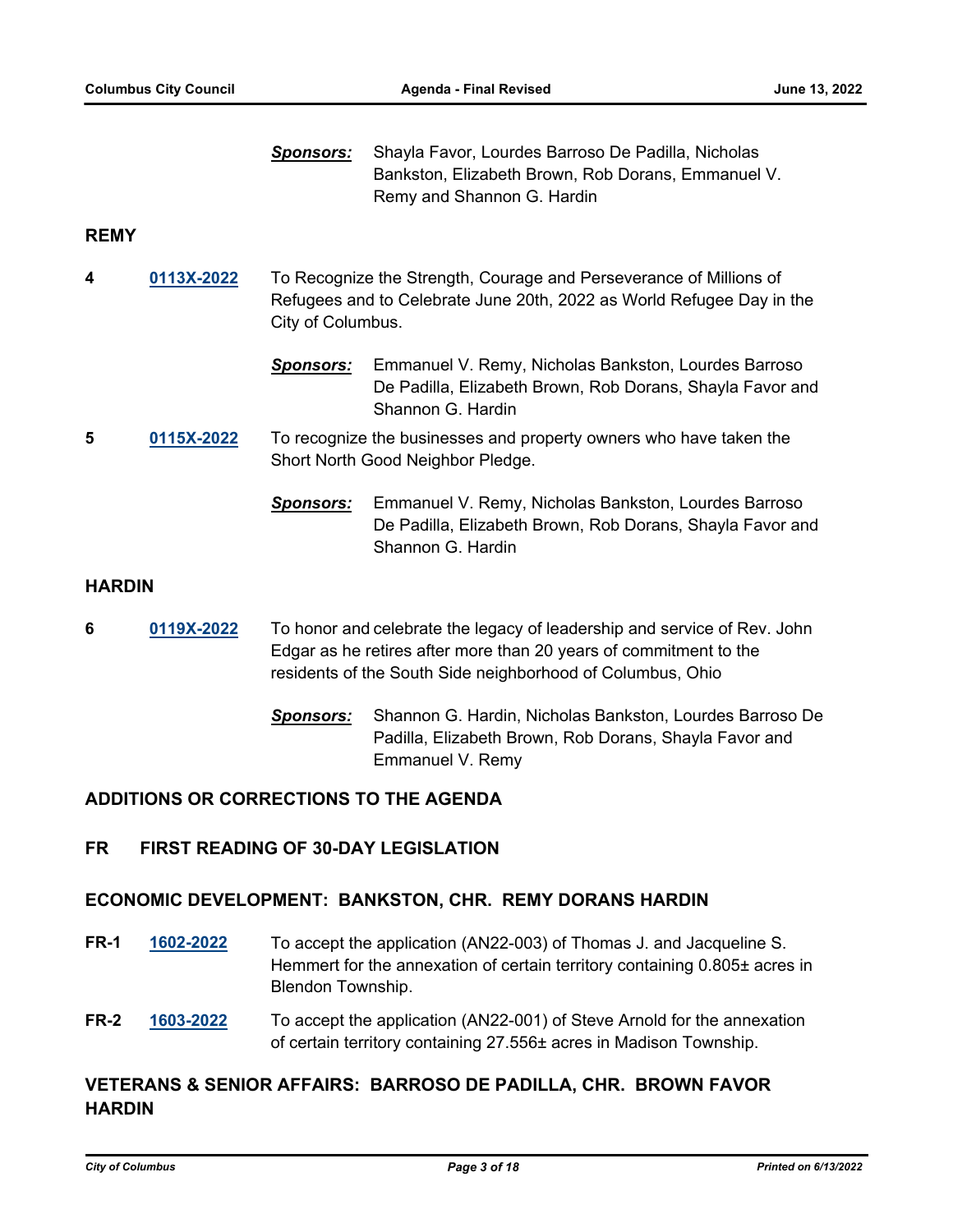**FR-3 [1371-2022](http://columbus.legistar.com/gateway.aspx?m=l&id=/matter.aspx?key=122887)** To authorize and direct the appropriation and transfer of \$182,489.00 from the Recreation and Parks Operating Fund to the Recreation and Parks Grant Fund for a Title III-A Project Grant match. (\$182,489.00)

#### **FINANCE: E. BROWN CHR. BANKSTON REMY HARDIN**

**FR-4 [1557-2022](http://columbus.legistar.com/gateway.aspx?m=l&id=/matter.aspx?key=123075)** To authorize the Director of Finance and Management to enter into a contract on behalf of the Office of Construction Management with ProLine Electric Inc., to replace the existing Emergency Generator at Fire Station #1 located at 300 N.4th Street and to authorize the expenditure of \$305,300.00 from the Safety Voted Capital Fund. (\$305,300.00)

#### **PUBLIC UTILITIES: DORANS, CHR. BANKSTON REMY HARDIN**

**FR-5 [1601-2022](http://columbus.legistar.com/gateway.aspx?m=l&id=/matter.aspx?key=123121)** To authorize the Director of Public Utilities to execute a planned modification of the 2020 - 2022 Construction Administration and Inspection Services Agreement with Resource International, Inc. for the Division of Sewerage and Drainage's Blueprint North Linden 1 Improvements Project; to authorize an expenditure of up to \$700,000.00 within the Sanitary Sewer General Obligation Bond Fund. (\$700,000.00)

#### **CA CONSENT ACTIONS**

#### **RESOLUTIONS OF EXPRESSION:**

#### **FAVOR**

- **CA-1 [0118X-2022](http://columbus.legistar.com/gateway.aspx?m=l&id=/matter.aspx?key=123256)** To recognize June as Gun Violence Awareness Month in the City of Columbus and recognize the work of Moms Demand Action
	- *Sponsors:* Shayla Favor, Lourdes Barroso De Padilla, Nicholas Bankston, Elizabeth Brown, Rob Dorans, Emmanuel V. Remy and Shannon G. Hardin

#### **TECHNOLOGY: BANKSTON, CHR. DORANS BROWN HARDIN**

- **CA-2 [1466-2022](http://columbus.legistar.com/gateway.aspx?m=l&id=/matter.aspx?key=122983)** To authorize the Director of the Department of Technology, on behalf of the Department of Public Utilities, to modify an existing contract with CGI Technologies and Solutions, Inc. for professional services for the upgrade of the Department of Public Utilities' PragmaCAD mobile dispatching system accordance with the sole source provisions of the Columbus City Code; and to authorize the expenditure of up to \$121,000.00 from the Information Services Operating Budget. (\$121,000.00).
- **CA-3 [1514-2022](http://columbus.legistar.com/gateway.aspx?m=l&id=/matter.aspx?key=123032)** To authorize the Directors of the Department of Technology and the Department of Public Utilities to renew an annual software maintenance and support services agreement with Hansen Banner, LLC. in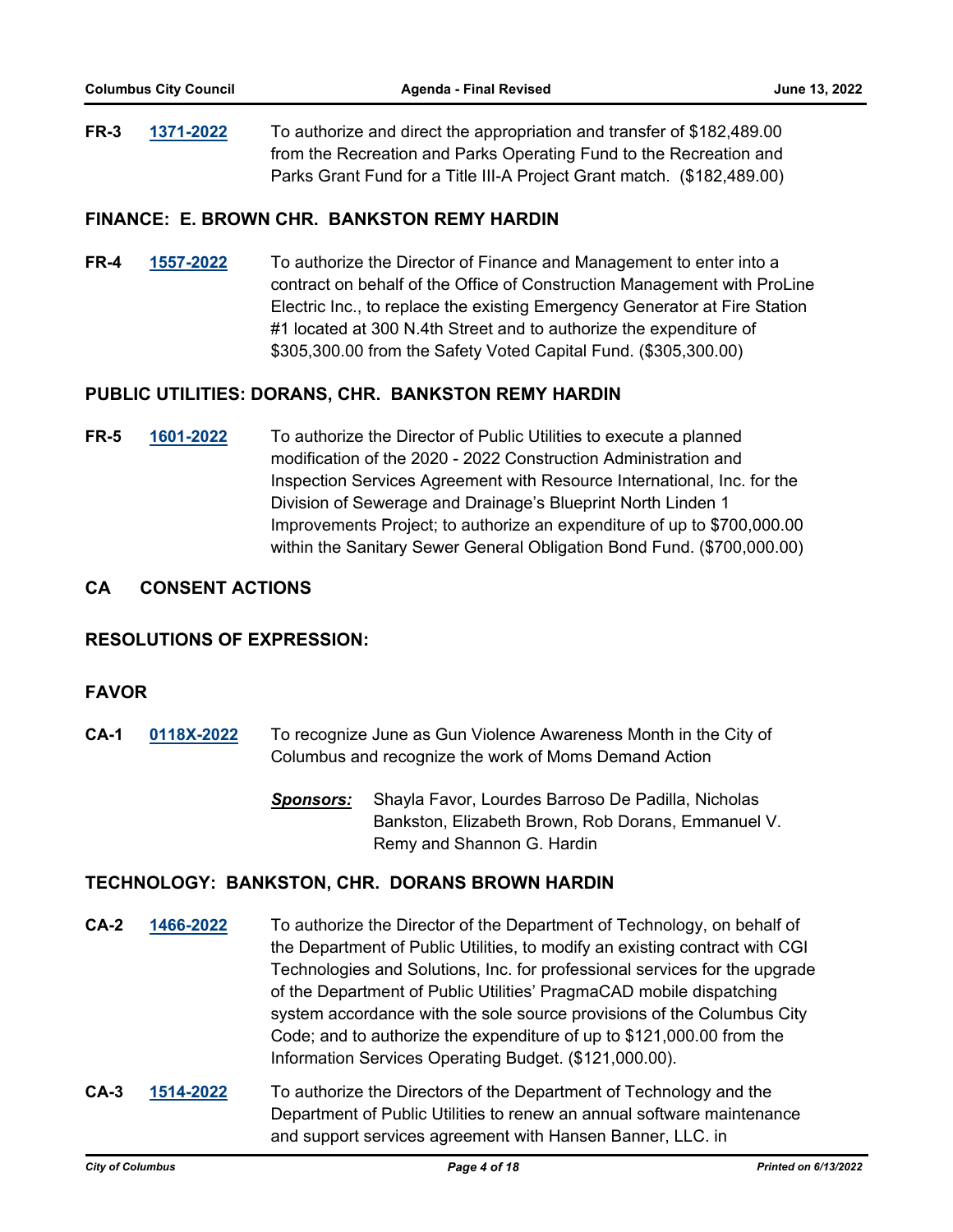accordance with the sole source provisions of the Columbus City Code; and to authorize the expenditure of \$468,190.12 from the Department of Technology, Information Service Operating Fund. (\$468,190.12)

- **CA-4 [1530-2022](http://columbus.legistar.com/gateway.aspx?m=l&id=/matter.aspx?key=123048)** To authorize the Director of Finance and Management, on behalf of the Department of Technology and the Department of Public Utilities, to associate all General Budget Reservations resulting from this ordinance with the appropriate Universal Term Contract/ Purchase Agreement for the purchase of new and replacement of desktop computers, computer related products, and equipment from a pre-established universal term contracts/purchase agreements with Brown Enterprise Solutions, LLC; to authorize the expenditure of \$350,000.00 from the Department of Technology, Information Services Division, Information Services Operating Fund; and to declare an emergency. (\$350,000.00)
- **CA-5 [1590-2022](http://columbus.legistar.com/gateway.aspx?m=l&id=/matter.aspx?key=123110)** To authorize the Director of the Department of Technology to enter into non-profit service agreements with 934 Gallery, Columbus College of Art and Design, The Past Foundation and Artsway to provide programming in various technologies; to authorize the expenditure of up to \$386,192.00 from the Recovery Fund; and to declare an emergency. (\$386,192.00)

# **PUBLIC SERVICE & TRANSPORTATION: BARROSO DE PADILLA, CHR. FAVOR BANKSTON HARDIN**

- **CA-6 [0096X-2022](http://columbus.legistar.com/gateway.aspx?m=l&id=/matter.aspx?key=123101)** To declare the City's necessity and intent to appropriate and accept certain fee simple title and lesser real estate in order to complete the FRA Intersection Improvements - Cleveland Ave 5th Ave to Lehner Rd project (PID108642); and to declare an emergency. (\$0.00)
- **CA-7 [1395-2022](http://columbus.legistar.com/gateway.aspx?m=l&id=/matter.aspx?key=122912)** To authorize the Director of the Department of Public Service to execute those documents necessary to amend an easement on Spring Street with American Electric Power Service Corporation.

# **NEIGHBORHOODS AND IMMIGRANT, REFUGEE, AND MIGRANT AFFAIRS: BARROSO DE PADILLA, CHR. DORANS REMY HARDIN**

**CA-8 [1724-2022](http://columbus.legistar.com/gateway.aspx?m=l&id=/matter.aspx?key=123245)** To authorize an appropriation of \$5,000.00 within the Neighborhood Initiatives subfund, to the Director of CelebrateOne, for the support of their Fatherhood Summit: Raising Up Fatherhood event; to authorize an expenditure of \$5,000 within the Neighborhood Initiatives subfund; and to declare an emergency. (\$5,000.00)

*Sponsors:* Nicholas Bankston

# **VETERANS & SENIOR AFFAIRS: BARROSO DE PADILLA, CHR. BROWN FAVOR HARDIN**

**CA-9 [1370-2022](http://columbus.legistar.com/gateway.aspx?m=l&id=/matter.aspx?key=122886)** To authorize and direct the Director of the Recreation and Parks Department to make payments to HER, LLC for the second year of a four year building maintenance service contract for the Central Ohio Area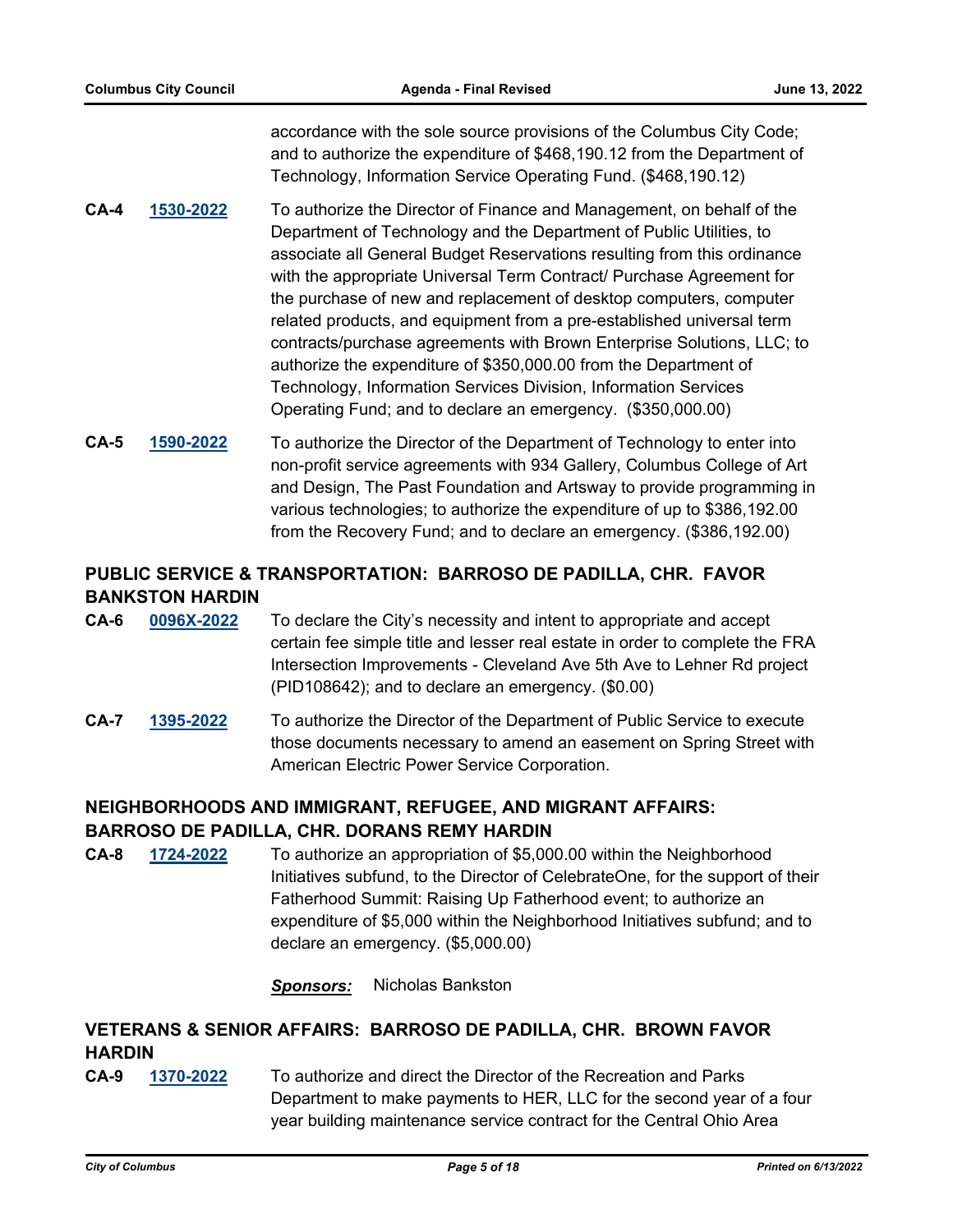Agency on Aging; to authorize the expenditure of up to \$370,000.00 from the Recreation and Parks Grant Fund; and to declare an emergency. (\$370,000.00)

#### **FINANCE: BROWN, CHR. BANKSTON REMY HARDIN**

- **CA-10 [1185-2022](http://columbus.legistar.com/gateway.aspx?m=l&id=/matter.aspx?key=122700)** To authorize the Finance and Management Director to modify and extend the contract with Barclay Water Management, Inc. for the treatment and remediation of water systems under the purview of the Facilities Management Division in accordance with the sole source provisions of the Columbus City Code; to authorize the expenditure of \$409,960.34 from the general fund; and to declare an emergency. (\$409,960.34)
- **CA-11 [1441-2022](http://columbus.legistar.com/gateway.aspx?m=l&id=/matter.aspx?key=122958)** To authorize the Director of Finance and Management to modify and extend a contract on behalf of the Office of Construction Management with Energility, LLC, for additional professional services related to energy efficiency and energy management projects; and to authorize the expenditure of \$40,000.00 from the general fund. (\$40,000.00)
- **CA-12 [1456-2022](http://columbus.legistar.com/gateway.aspx?m=l&id=/matter.aspx?key=122973)** To authorize the Finance and Management Director to enter into a Universal Term Contract for the option to purchase Aftermarket Fire Equipment Parts with Johnson's Fire Equipment Company dba Johnson's Emergency Vehicle Solutions; and to authorize the expenditure of \$1.00 from General Budget Reservation BRPO002025. (\$1.00).
- **CA-13 [1578-2022](http://columbus.legistar.com/gateway.aspx?m=l&id=/matter.aspx?key=123096)** To establish a new authorized strength ordinance for various divisions in the City of Columbus; to repeal ordinance 0788-2022; and to declare an emergency.
- **CA-14 [1581-2022](http://columbus.legistar.com/gateway.aspx?m=l&id=/matter.aspx?key=123099)** To authorize the Finance and Management Director on behalf of the Division of Facilities Management to enter into contract with CSI International, Inc., for the purchase of custodial services for the Fire Training Academy; to authorize the expenditure of \$214,348.91 from the general fund; and to declare an emergency. (\$214,348.91)
- **CA-15 [1608-2022](http://columbus.legistar.com/gateway.aspx?m=l&id=/matter.aspx?key=123128)** To authorize the Finance and Management Director to enter into a contract for the option to purchase Underground Wire and Cable with Loeb Electric Company; to authorize the expenditure of \$1.00 from General Budget Reservation BRPO002025; and to declare an emergency. (\$1.00).

#### **RECREATION & PARKS: BROWN, CHR. REMY BANKSTON HARDIN**

**CA-16 [1078-2022](http://columbus.legistar.com/gateway.aspx?m=l&id=/matter.aspx?key=122592)** To authorize the Director of Recreation and Parks to enter into a grant agreement with the Ohio Department of Natural Resources for the Eastmoor Green Line Project and accept a grant in the amount of \$463,730.00 with a minimum local match of \$194,770.00; to authorize the appropriation of \$463,730.00 in the Recreation and Parks Grant Fund 2283; to authorize the amendment of the 2021 Capital Improvements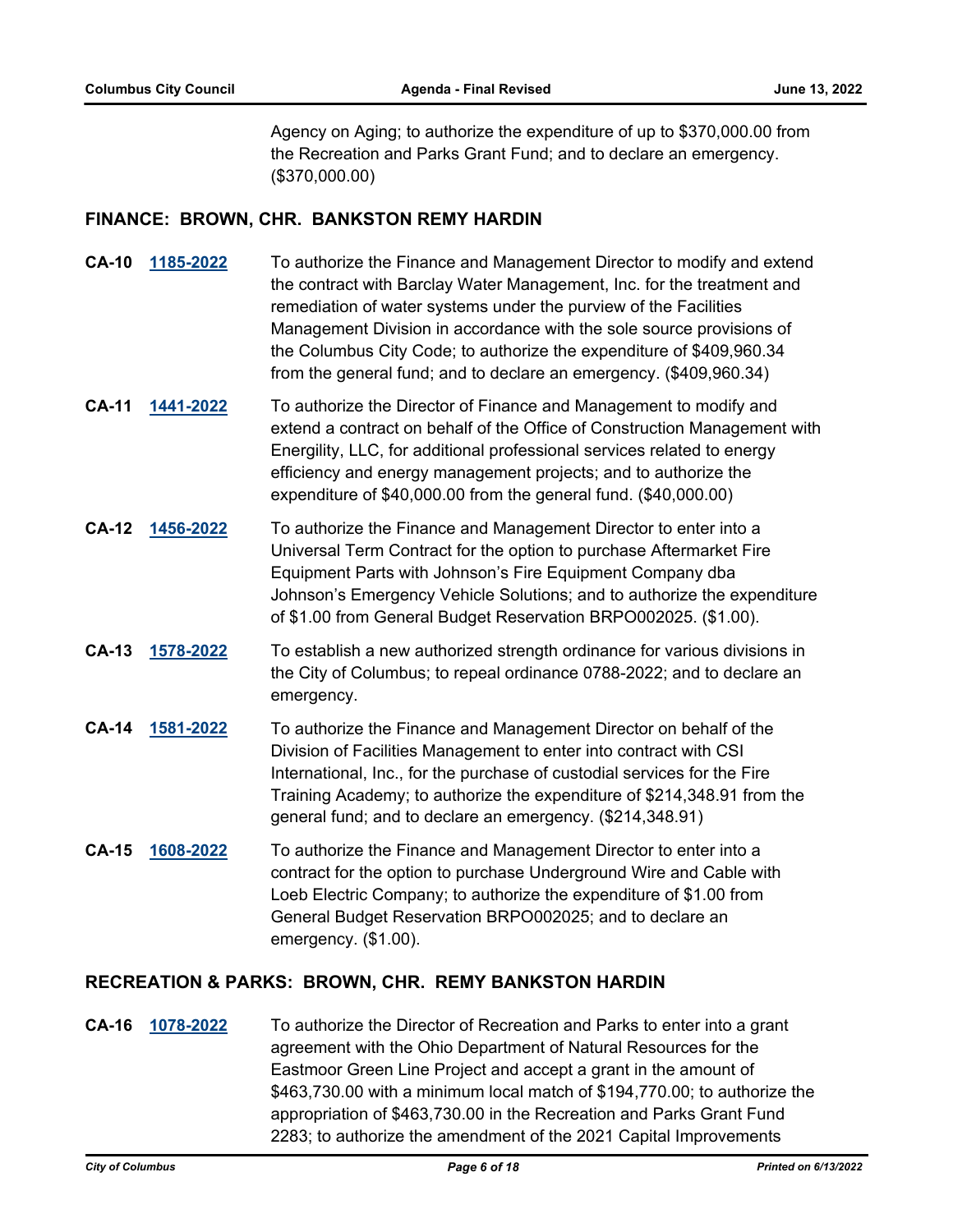Budget Ordinance; and to authorize the transfer of \$194,770.00 within the Recreation and Parks Voted Bond Fund. (\$658,500.00)

- **CA-17 [1081-2022](http://columbus.legistar.com/gateway.aspx?m=l&id=/matter.aspx?key=122595)** To authorize the Director of the Department of Recreation and Parks to enter into a grant agreement with the Ohio Department of Natural Resources for the Linview Park Project and accept a grant in the amount of \$46,505.00 with a minimum local match of \$139,515.00; to authorize the appropriation of \$46,505.00 in the Recreation and Parks Grant Fund; to authorize the amendment of the 2021 Capital Improvements Budget Ordinance; and to authorize the transfer of \$139,515.00 within the Recreation and Parks Voted Bond Fund. (\$186,020.00)
- **CA-18 [1082-2022](http://columbus.legistar.com/gateway.aspx?m=l&id=/matter.aspx?key=122596)** To authorize the Director of Recreation and Parks to modify an existing contract with Burgess and Niple for the Olentangy Trail - Arena District Connector Project; to authorize the transfer of \$126,463.51 within the Recreation and Parks Voted Bond Fund, to authorize the amendment of the 2021 Capital Improvements Budget; to authorize the expenditure of \$126,463.51 from the Recreation and Parks Voted Bond Fund; and to declare an emergency. (\$126,463.51)
- **CA-19 [1333-2022](http://columbus.legistar.com/gateway.aspx?m=l&id=/matter.aspx?key=122849)** To authorize and direct the City Auditor to establish an auditor's certificate in the amount of \$200,000.00 for various expenditures for labor, materials, and equipment in conjunction with safety, security, and lighting improvements within the Recreation and Parks Department; to authorize the transfer of \$200,000.00 within the Recreation and Parks Voted Bond Fund, to authorize the amendment of the 2021 Capital Improvements Budget; and to authorize the expenditure of \$200,000.00 from the Voted Recreation and Parks Bond Fund; and to declare an emergency. (\$200,000.00)
- **CA-20 [1596-2022](http://columbus.legistar.com/gateway.aspx?m=l&id=/matter.aspx?key=123116)** To authorize the Director of Recreation and Parks to enter into contract with Security Risk Management Consultants, LLC (SRMC) to provide professional services that will analyze the Recreation and Parks Department's security related policies, plans, protocols, and standards; to authorize the expenditure of \$88,795.00 from the Recreation and Parks Operating Fund; and to declare an emergency. (\$88,795.00)

#### **PUBLIC UTILITIES: DORANS, CHR. BANKSTON REMY HARDIN**

- **CA-21 [0962-2022](http://columbus.legistar.com/gateway.aspx?m=l&id=/matter.aspx?key=122474)** To authorize the Director of Public Utilities to modify, renew and increase an indefinite quantity contract with Watershed Organic Lawn Care for the Green Infrastructure Inspection and Maintenance Project; and to authorize the expenditure of \$97,500.00 from the Water Operating Fund and \$230,000.00 from the Stormwater Operating Fund. (\$327,500.00)
- **CA-22 [1394-2022](http://columbus.legistar.com/gateway.aspx?m=l&id=/matter.aspx?key=122911)** To authorize the Director of Public Utilities to modify an existing agreement to reflect the new name and vendor information; to renew the same existing agreement with Xylem Vue, Inc. for professional engineering services for the Real Time Control Sewer System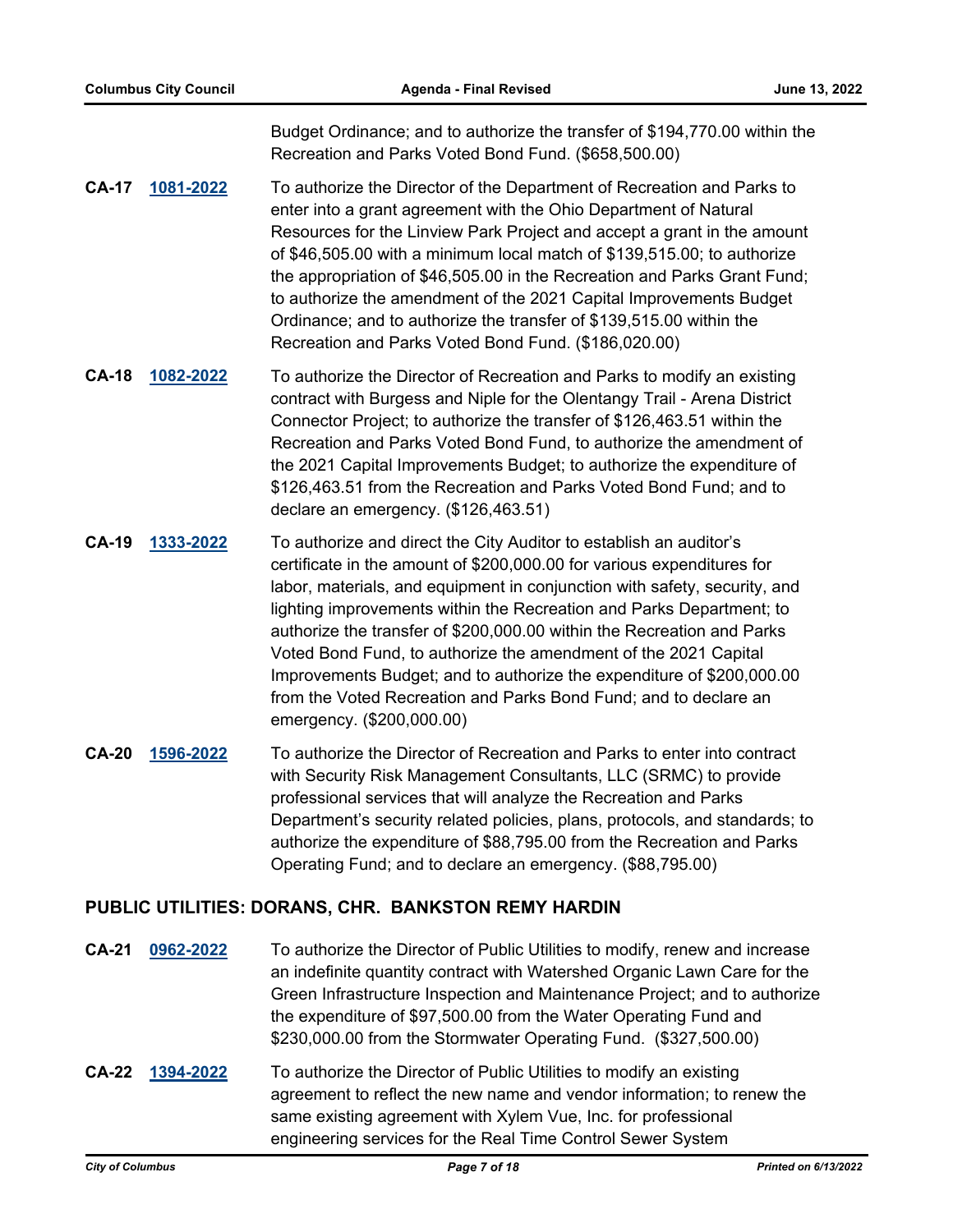Optimization, Part 2 Project; and to authorize an expenditure of up to \$500,000.00 from the Sanitary General Obligation Bond Fund, contingent upon the 2022 bond sale deposit. (\$500,000.00)

- **CA-23 [1459-2022](http://columbus.legistar.com/gateway.aspx?m=l&id=/matter.aspx?key=122976)** To authorize the Director of Public Utilities to modify and extend a service contract with Bermex, Inc. to provide Water Meter Reading Services for the Division of Water; and to authorize the expenditure of \$600,000.00 from the Water Operating Fund. (\$600,000.00)
- **CA-24 [1473-2022](http://columbus.legistar.com/gateway.aspx?m=l&id=/matter.aspx?key=122990)** To authorize the Finance and Management Director to associate all General Budget Reservations resulting from this ordinance with the appropriate Universal Term Contract Purchase Agreement for the purchase of Cisco switches and associated hardware for the Division of Sewerage and Drainage, Southerly Wastewater Treatment Plant and to authorize the expenditure of \$189,006.00 from the Sewerage Operating Fund. (\$189,006.00)
- **CA-25 [1507-2022](http://columbus.legistar.com/gateway.aspx?m=l&id=/matter.aspx?key=123025)** To authorize the Director of Public Utilities to renew the contract with Synagro Central, LLC to provide liquid land application of biosolids with regional storage services for the Division of Sewerage and Drainage, and to authorize the expenditure of \$800,000.00 from the Sewer Operating Sanitary Fund. (\$800,000.00)

#### **HOUSING: FAVOR, CHR. BANKSTON BROWN HARDIN**

- **CA-26 [0318-2022](http://columbus.legistar.com/gateway.aspx?m=l&id=/matter.aspx?key=121830)** To authorize the Director of the Department of Development to execute any and all necessary agreements and deeds for conveyance of title of eight parcels of real property (1490 Genessee Ave., 1280 Genessee Ave, 1276 Genessee Ave., 1276 Genessee Ave., 1362 Aberdeen Ave, 1262 Genessee Ave., 1288 Genessee Ave., and 1251 Minnesota Ave.) held in the Land Bank pursuant to the Land Reutilization Program.
- **CA-27 [0444-2022](http://columbus.legistar.com/gateway.aspx?m=l&id=/matter.aspx?key=121956)** To authorize the Director of the Department of Development to execute any and all necessary agreements and deeds for conveyance of title of one parcel of real property (0000 Hosack St.) held in the Land Bank pursuant to the Land Reutilization Program.
- **CA-28 [0446-2022](http://columbus.legistar.com/gateway.aspx?m=l&id=/matter.aspx?key=121958)** To authorize the Director of the Department of Development to execute any and all necessary agreements and deeds for conveyance of title of one parcel of real property (1034 E 15th Ave.) held in the Land Bank pursuant to the Land Reutilization Program.

# **CRIMINAL JUSTICE & JUDICIARY: FAVOR, CHR. DORANS BARROSO DE PADILLA HARDIN**

**CA-29 [1616-2022](http://columbus.legistar.com/gateway.aspx?m=l&id=/matter.aspx?key=123136)** To authorize the Administrative and Presiding Judge of the Franklin County Municipal Court to enter into the first year of a contract with Behavioral Science Specialists, LLC, for the provision of competency evaluations and examinations of defendants; to authorize the expenditure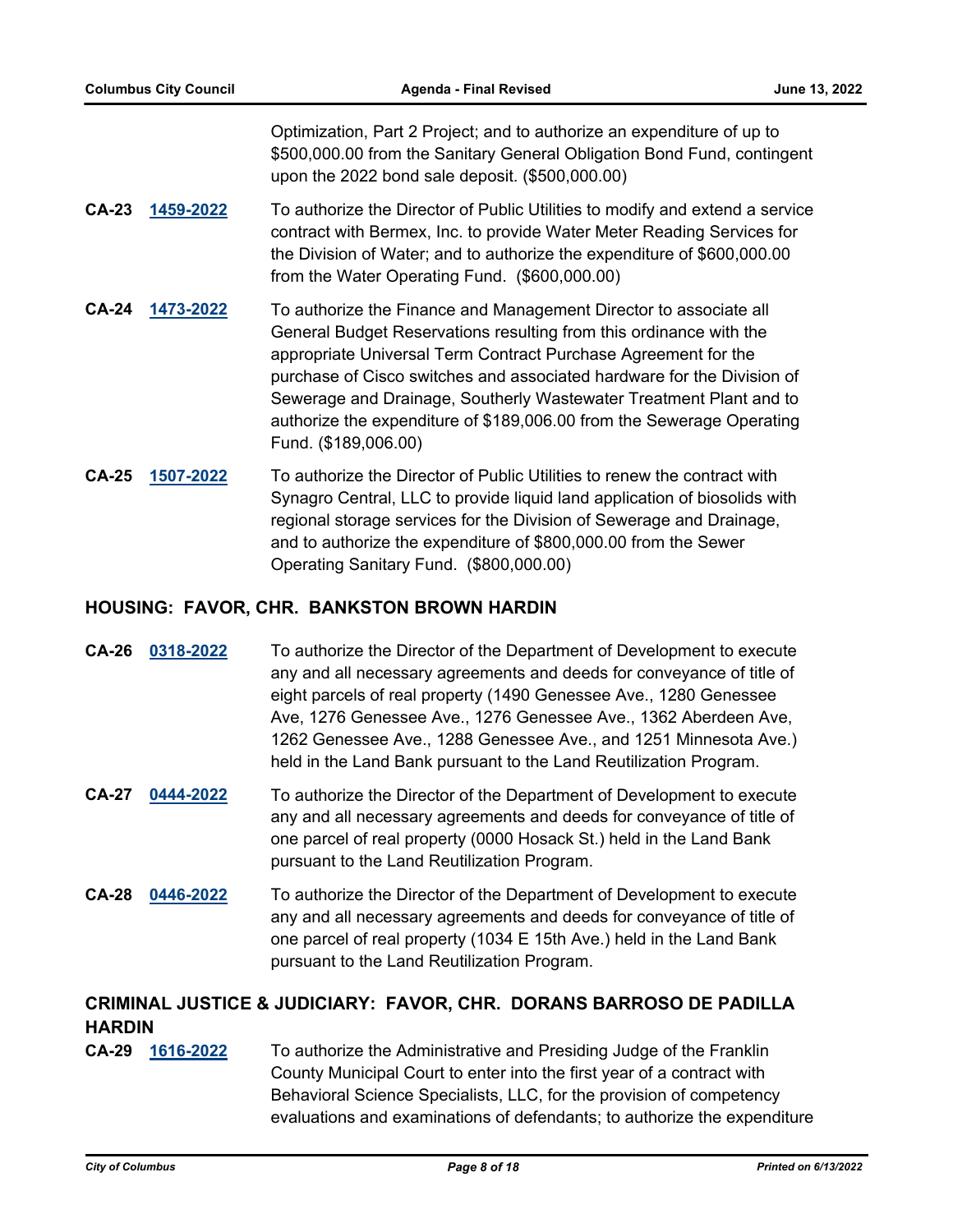of up to an amount not to exceed \$220,000.00 from the general fund; and to declare an emergency. (\$220,000.00)

# **HEALTH & HUMAN SERVICES: FAVOR, CHR. BARROSO DE PADILLA BROWN HARDIN**

- **CA-30 [1537-2022](http://columbus.legistar.com/gateway.aspx?m=l&id=/matter.aspx?key=123055)** To authorize and direct the Board of Health to accept a Get Vaccinated Ohio Grant from the Ohio Department of Health; to authorize the appropriation of \$372,487.00 in grant money from the unappropriated balance of the Health Department Grants Fund; and to declare an emergency. (\$372,487.00)
- **CA-31 [1542-2022](http://columbus.legistar.com/gateway.aspx?m=l&id=/matter.aspx?key=123060)** To authorize the Director of Development to modify a subaward agreement with Columbus Literacy Council in an amount up to \$600,000.00 to continue to provide rental and utility assistance using federal Emergency Rental Assistance 2 funds; to modify the terms and conditions of the Subaward agreement without seeking additional Council Approval in order to align with the most current version of the laws, regulations, and guidance to authorize an expenditure of up to \$600,000.00 of Emergency Rental Assistance 2 funds; and to declare an emergency (\$600,000.00)
- **CA-32 [1544-2022](http://columbus.legistar.com/gateway.aspx?m=l&id=/matter.aspx?key=123062)** To authorize the Director of Development to modify a subaward agreement with Somali Community Link, Inc. in an amount up to \$800,000.00 to continue to provide rental and utility assistance using federal Emergency Rental Assistance 2 funds; to modify the terms and conditions of the Subaward agreement without seeking additional Council Approval in order to align with the most current version of the laws, regulations, and guidance; to authorize an expenditure of up to \$800,000.00 of Emergency Rental Assistance 2 funds; and to declare an emergency (\$800,000.00)
- **CA-33 [1546-2022](http://columbus.legistar.com/gateway.aspx?m=l&id=/matter.aspx?key=123064)** To authorize the Director of Development to modify a subaward agreement with Neighborhood Services Inc. in an amount up to \$500,000.00 to continue to provide rental and utility assistance using federal Emergency Rental Assistance 2 funds; to modify the terms and conditions of the Subaward agreement without seeking additional Council Approval in order to align with the most current version of the laws, regulations, and guidance; to authorize an expenditure of up to \$500,000.00 of Emergency Rental Assistance 2 funds; and to declare an emergency (\$500,000.00)
- **CA-34 [1547-2022](http://columbus.legistar.com/gateway.aspx?m=l&id=/matter.aspx?key=123065)** To authorize the Director of Development to modify a subaward agreement with Physicians CareConnection in an amount up to \$500,000.00 to continue to provide rental and utility assistance using federal Emergency Rental Assistance 2 funds; to modify the terms and conditions of the Subaward agreement without seeking additional Council Approval in order to align with the most current version of the laws, regulations, and guidance; to authorize an expenditure of up to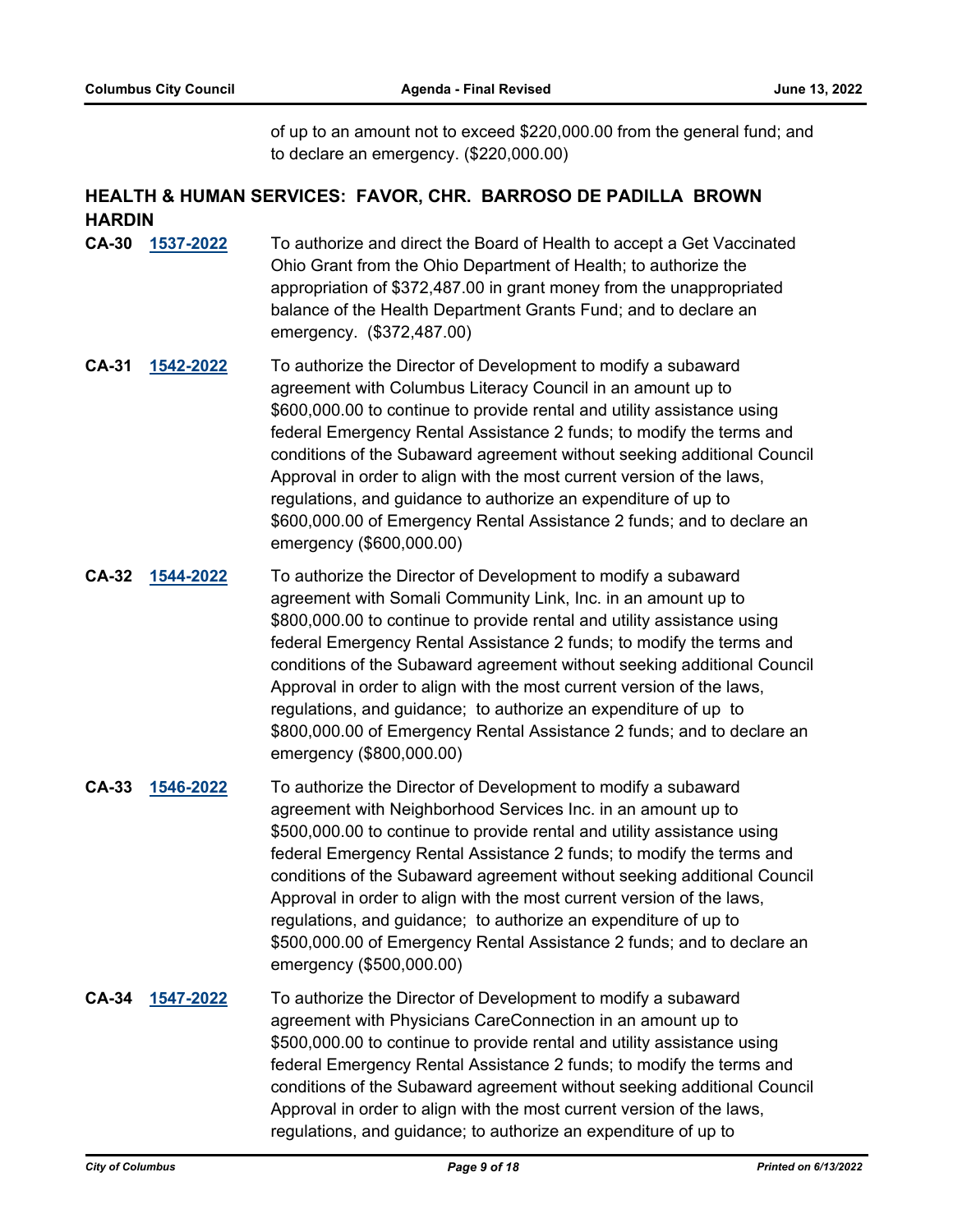\$500,000.00 of Emergency Rental Assistance 2 funds; and to declare an emergency (\$500,000.00)

- **CA-35 [1548-2022](http://columbus.legistar.com/gateway.aspx?m=l&id=/matter.aspx?key=123066)** To authorize the Director of Development to modify a subaward agreement with Our Helpers in an amount up to \$500,000.00 to continue to provide rental and utility assistance using federal Emergency Rental Assistance 2 funds; to modify the terms and conditions of the Subaward agreement without seeking additional Council Approval in order to align with the most current version of the laws, regulations, and guidance; to authorize an expenditure of up to \$500,000.00 of Emergency Rental Assistance 2 funds; and to declare an emergency (\$500,000.00)
- **CA-36 [1551-2022](http://columbus.legistar.com/gateway.aspx?m=l&id=/matter.aspx?key=123069)** To authorize the Director of Development to enter into a subaward agreement with Columbus Urban League in an amount up to \$500,000.00 to provide rental and utility assistance (as defined by U.S. Treasury) to qualifying residents of the local community to ensure housing stability; to authorize the Director of Development to modify the terms and conditions of the subaward agreement as needed without seeking further City Council approval; to authorize payment of expenses starting January 1, 2021; to authorize the expenditure of up to \$500,000.00 from the Emergency Rental Assistance 2 Funds; and to declare an emergency (\$500,000.00)
- **CA-37 [1552-2022](http://columbus.legistar.com/gateway.aspx?m=l&id=/matter.aspx?key=123070)** To authorize the Director of the Department of Development to modify a subaward agreement with YMCA of Central Ohio in an amount up to \$500,000.00 to continue to provide rental and utility assistance using federal Emergency Rental Assistance 2 funds; to modify the terms and conditions of the Subaward agreement without seeking additional Council Approval in order to align with the most current version of the laws, regulations, and guidance; to authorize an expenditure of up to \$500,000.00 of Emergency Rental Assistance 2 funds; and to declare an emergency (\$500,000.00)
- **CA-38 [1553-2022](http://columbus.legistar.com/gateway.aspx?m=l&id=/matter.aspx?key=123071)** To authorize the Director of Development to enter into a subaward agreement with Columbus Housing Partnership dba Homeport in an amount up to \$600,000.00 to provide rental and utility assistance (as defined by U.S. Treasury) to qualifying residents of the local community to ensure housing stability; to authorize the Director of Development to modify the terms and conditions of the subaward agreement as needed without seeking further City Council approval; to authorize payment of expenses starting January 1, 2021; to authorize the expenditure of up to \$600,000.00 from the Emergency Rental Assistance 2 Funds; and to declare an emergency (\$600,000.00)
- **CA-39 [1560-2022](http://columbus.legistar.com/gateway.aspx?m=l&id=/matter.aspx?key=123078)** To authorize the Director of the Department of Development to enter into a subaward agreement with Jewish Family Services in an amount up to \$650,000.00 to provide rental and utility assistance (as defined by U.S. Treasury) to qualifying residents of the local community to ensure housing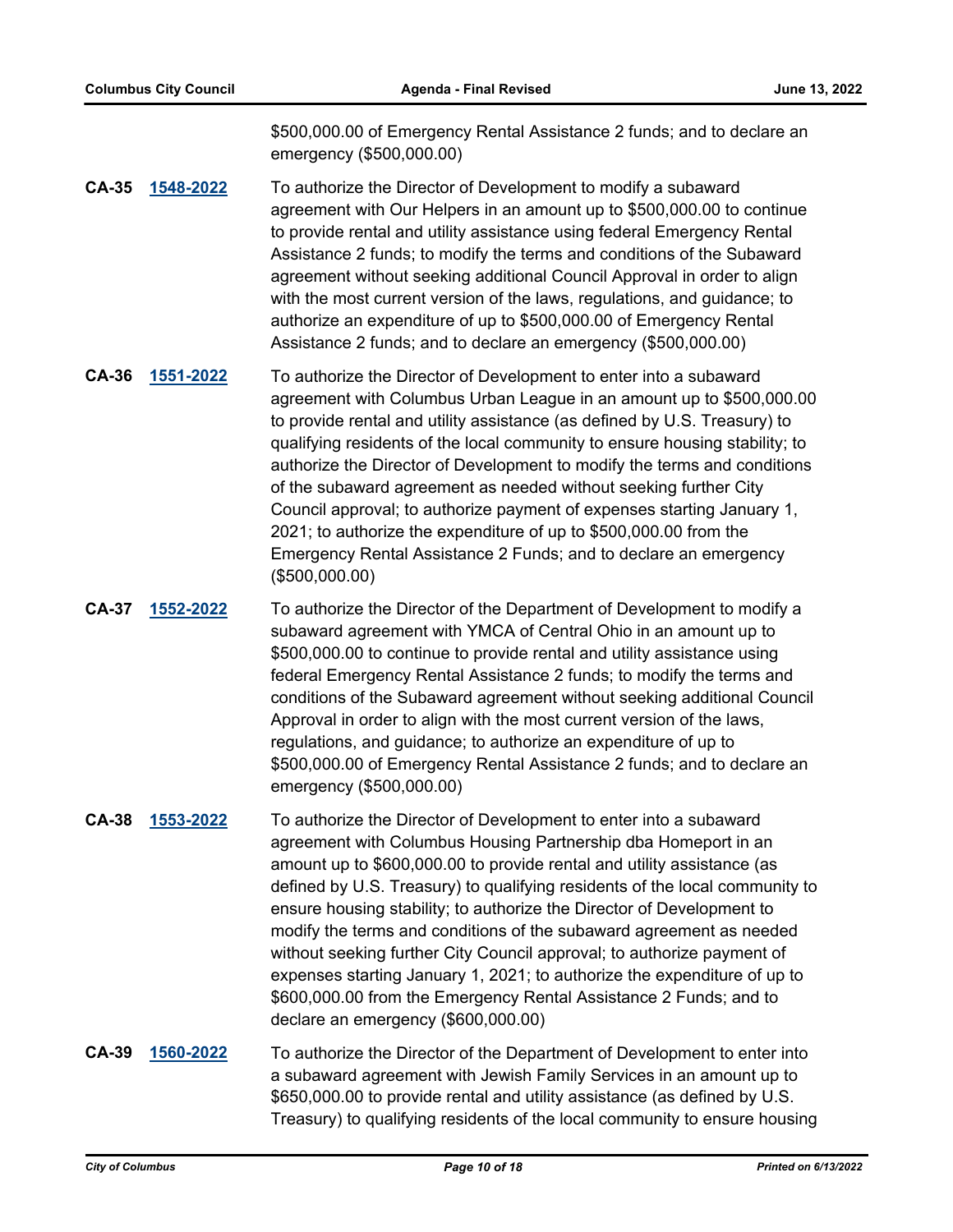stability; to authorize the Director of Development to modify the terms and conditions of the subaward grant agreement as needed without seeking further City Council approval; to authorize payment of expenses starting January 1, 2021; to authorize the expenditure of up to \$650,000.00 from the Emergency Rental Assistance 2 Funds; and to declare an emergency (\$650,000.00)

**CA-40 [1567-2022](http://columbus.legistar.com/gateway.aspx?m=l&id=/matter.aspx?key=123085)** To authorize and direct the Board of Health to accept a grant from the Ohio Department of Health for the COVID-19 Enhanced Operations Subgrant Program in the amount of \$989,736.00; to authorize the appropriation of \$989,736.00 to the Health Department in the Health Department Grants Fund; and to declare an emergency. (\$989,736.00)

- **CA-41 [1569-2022](http://columbus.legistar.com/gateway.aspx?m=l&id=/matter.aspx?key=123087)** To authorize the Director of the Department of Development to enter into a subaward agreement with Community Mediation Services in an amount up to \$300,000.00 to provide housing stability services (as defined by U.S. Treasury) to qualifying residents of the local community to ensure housing stability; to authorize the Director of Development to modify the terms and conditions of the subaward agreement as needed without seeking further City Council approval; to authorize payment of expenses starting January 1, 2021; to authorize the expenditure of up to \$300,000.00 from the Emergency Rental Assistance 2 Funds; and to declare an emergency (\$300,000.00)
- **CA-42 [1585-2022](http://columbus.legistar.com/gateway.aspx?m=l&id=/matter.aspx?key=123105)** To authorize and direct the Board of Health to accept grant funds from the Ohio Department of Health and Centers for Disease Control for the FY23 Tobacco Use Prevention and Cessation Grant Program in the amount of \$132,000.00; to authorize the appropriation of \$132,000.00 and any additional funds from the unappropriated balance of the Health Department Grants Fund; to authorize the City Auditor to transfer appropriations between object classes for the FY23 Tobacco Use Prevention and Cessation Grant Program; and to declare an emergency.
- **CA-43 [1623-2022](http://columbus.legistar.com/gateway.aspx?m=l&id=/matter.aspx?key=123143)** To authorize and direct the Board of Health to accept a grant from the Ohio Environmental Protection Agency in the amount of \$150,000.00 for the 2022 WPCLF program; to authorize the appropriation of \$150,000.00 and any additional funds from the unappropriated balance of the Health Department Grants Fund; to authorize the City Auditor to transfer appropriations between object classes for the 2022 WPCLF program; and to declare an emergency. (\$150,000.00)
- **CA-44 [1628-2022](http://columbus.legistar.com/gateway.aspx?m=l&id=/matter.aspx?key=123148)** To authorize and direct the City Auditor to transfer \$230,000.00 within the Enhanced Operations grant fund for personnel for COVID operations; and to declare an emergency. (\$230,000.00)
- **CA-45 [1655-2022](http://columbus.legistar.com/gateway.aspx?m=l&id=/matter.aspx?key=123175)** To authorize the Director of the Department of Development to modify a Subaward agreement with Catholic Social Services in an amount up to \$184,700.00 to continue to provide rental and utility assistance using federal Emergency Rental Assistance 2 funds; to modify the terms and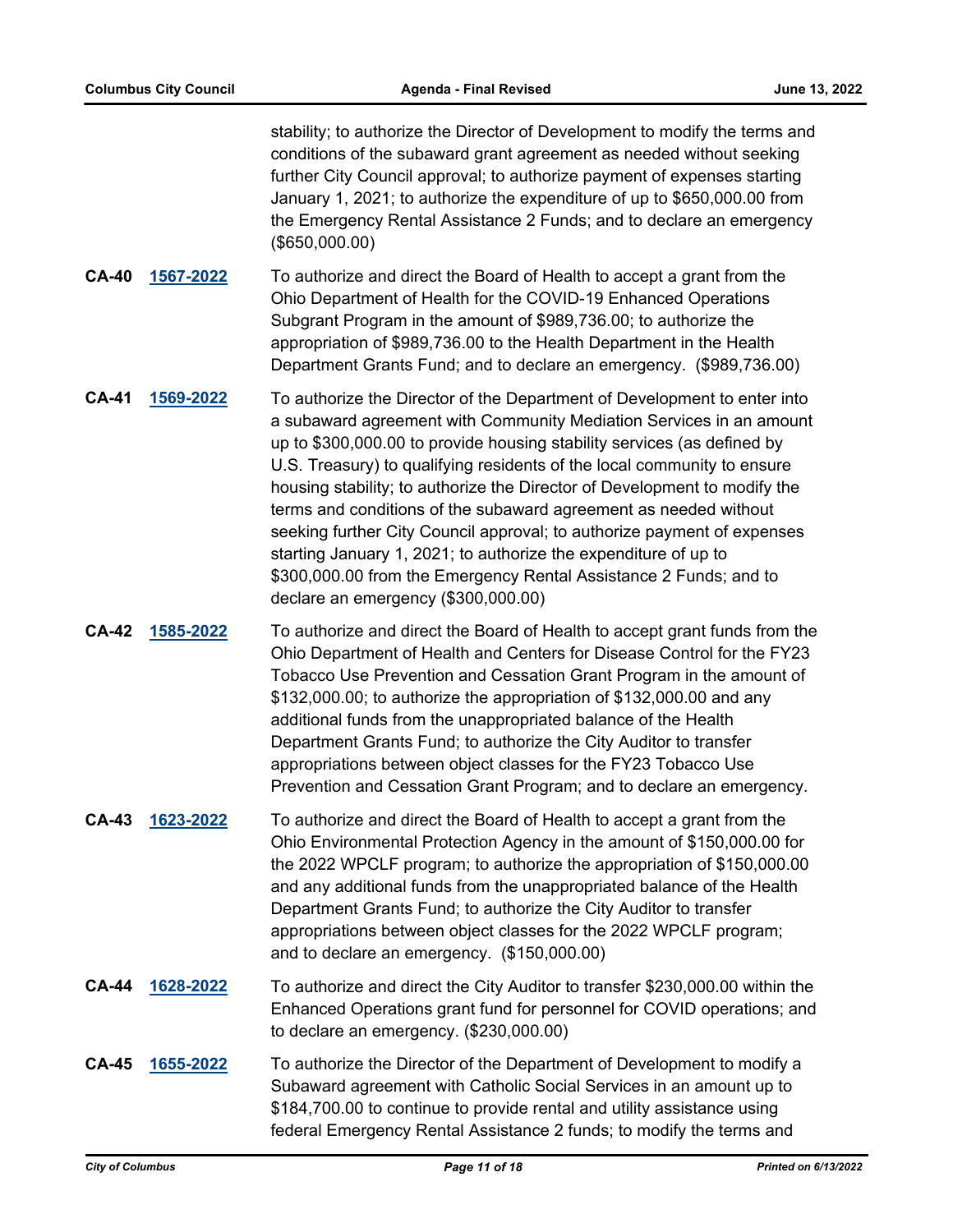conditions of the Subaward agreement without seeking additional Council Approval in order to align with the most current version of the laws, regulations, and guidance; to authorize an expenditure of up to \$184,700.00 of Emergency Rental Assistance 2 funds; and to declare an emergency (\$184,700.00)

**CA-46 [1658-2022](http://columbus.legistar.com/gateway.aspx?m=l&id=/matter.aspx?key=123178)** To authorize the Director of the Department of Development to enter into a subaward agreement with The Healing Empowering Loving Preparing (HELP) Center in an amount up to \$20,000.00 to provide housing stability services (as defined by U. S. Treasury) to qualifying residents of the local community to ensure housing stability; to authorize the Director of Development to modify the terms and conditions of the subaward agreement as needed without seeking further City Council approval; to authorize payment of expenses starting January 1, 2021; to authorize the expenditure of up to \$20,000.00 from the Emergency Rental Assistance 2 Funds; and to declare an emergency (\$20,000.00)

#### **PUBLIC SAFETY: REMY, CHR. BARROSO DE PADILLA DORANS HARDIN**

- **CA-47 [1461-2022](http://columbus.legistar.com/gateway.aspx?m=l&id=/matter.aspx?key=122978)** To authorize the Finance and Management Director to enter into four (4) Universal Term Contracts for the option to purchase Miscellaneous Medical Supplies with Bound Tree Medical LLC, Henry Schein Inc., Life-Assist, Inc.; and AlphaProMed LLC; to authorize the expenditure of \$4.00 from General Budget Reservation BRPO002025; and to declare an emergency. (\$4.00).
- **CA-48 [1490-2022](http://columbus.legistar.com/gateway.aspx?m=l&id=/matter.aspx?key=123008)** To amend the 2021 Capital Improvements Budget; to authorize the City Auditor to transfer funds between Projects within Public Safety's Capital Improvement Funds; to authorize the Director of the Department of Public Safety to enter into contracts for miscellaneous capital improvement renovations for the Divisions of Police and Fire; to authorize the expenditure of \$300,000.00 from the Safety Bond Fund; and to declare an emergency. (\$300,000.00)
- **CA-49 [1493-2022](http://columbus.legistar.com/gateway.aspx?m=l&id=/matter.aspx?key=123011)** To authorize and direct the Finance and Management Director to sell to Officer Anthony Rogers, for the sum of \$1.00, a police canine with the registered name of "Ollie" which has no further value to the Division of Police and to waive the provisions of City Code-Sale of City-owned personal property.
- **CA-50 [1536-2022](http://columbus.legistar.com/gateway.aspx?m=l&id=/matter.aspx?key=123054)** To authorize and direct the Director of Public Safety, on behalf of the Division of Support Services, to enter into a contract with Motorola Solutions Inc. for the maintenance and support of the City's 800MHz radio P-25 digital system in accordance with the sole source provisions of the Columbus City Codes; to authorize an expenditure of \$990,965.00 from Public Safety's General Fund budget; and to declare an emergency. (\$990,965.00).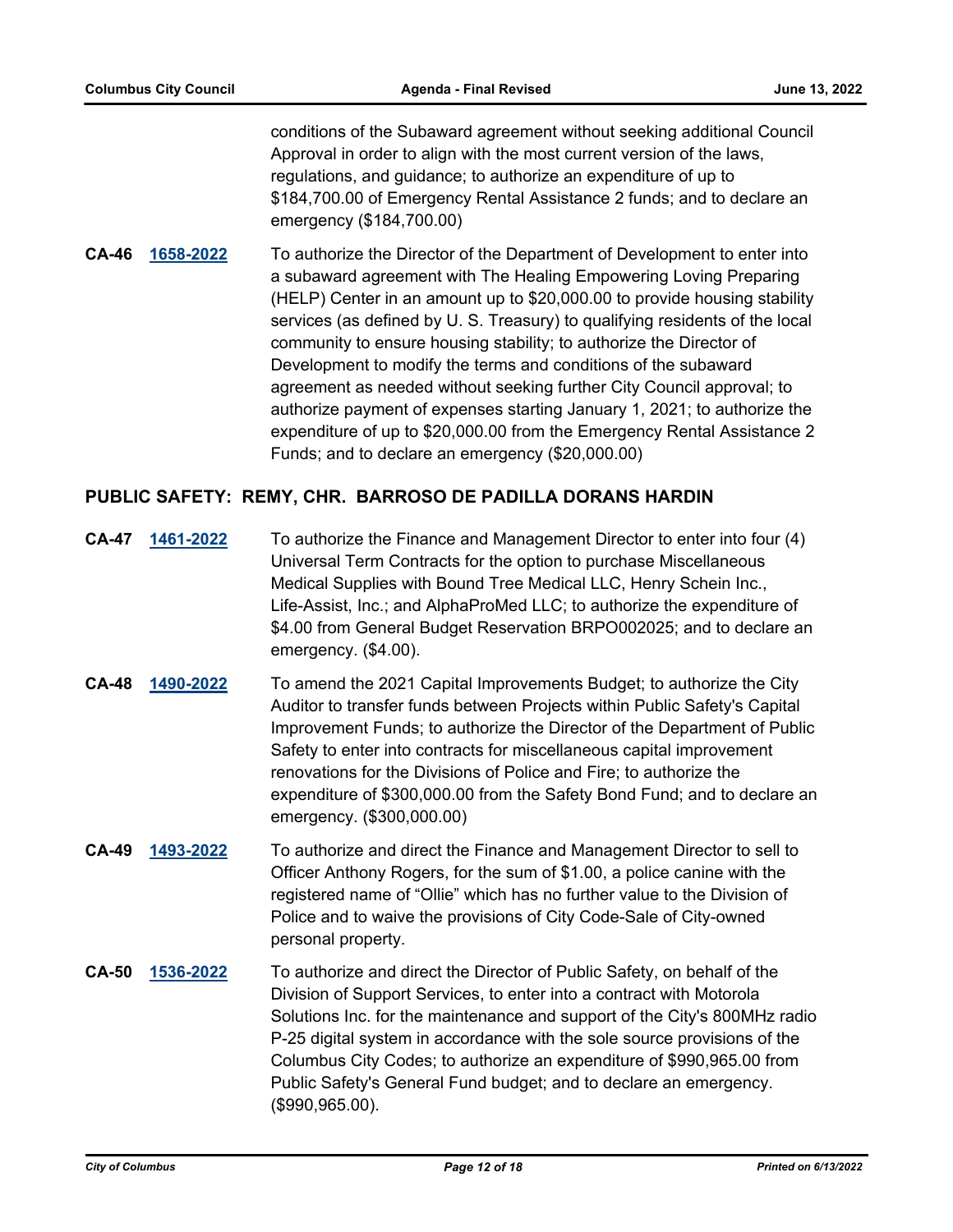| 1541-2022 | To authorize the City Auditor to process corrections to appropriations and |
|-----------|----------------------------------------------------------------------------|
|           | expenses within the Division of Fire's General Government Grant Fund       |
|           | grant project G341901, and COAAA's Grant Fund 2286 grant project           |
|           | G341901; and to declare an emergency. (\$0.00).                            |
|           |                                                                            |

**CA-52 [1573-2022](http://columbus.legistar.com/gateway.aspx?m=l&id=/matter.aspx?key=123091)** To authorize and direct the Finance and Management Director to associate all General Budget Reservations resulting from this ordinance with the appropriate Universal Term Contract Purchase Agreement(s) for janitorial supplies with Key-4 Cleaning Supplies for the Division of Fire; to authorize the expenditure of \$75,000.00 from the General Fund; and to declare an emergency. (\$75,000.00)

#### **ENVIRONMENT: REMY, CHR. BARROSO DE PADILLA FAVOR HARDIN**

**CA-53 [1499-2022](http://columbus.legistar.com/gateway.aspx?m=l&id=/matter.aspx?key=123017)** To amend the 2021 Capital Improvement Budget; to authorize the Director of Finance and Management to establish purchase orders and associate relevant purchase agreements with multiple vendors for the purchase of refuse collection containers and parts; to authorize the expenditure of up to \$850,000.00 from the Refuse Bond Fund for the purchase of these containers and parts; to authorize the purchase of more than \$100,000.00 from individual universal term contracts established for the purchase of refuse containers and parts; and to declare an emergency. (\$850,000.00)

#### **APPOINTMENTS**

- **CA-54 [A0145-2022](http://columbus.legistar.com/gateway.aspx?m=l&id=/matter.aspx?key=123040)** Appointment of Raja Sundararajan, Senior Vice President, American Electric Power, to serve on the Central Ohio Regional Transit Authority Board of Trustees, replacing Julie Sloat, with a term expiration date of March 31, 2023 (resume attached).
- **CA-55 [A0146-2022](http://columbus.legistar.com/gateway.aspx?m=l&id=/matter.aspx?key=123042)** Appointment of Kumi Walker, Board Member, Olive, to serve on the Central Ohio Transit Authority (COTA) Board of Trustees, replacing Amy Schmittauer Landino, with a new term expiration date of April 1, 2025 (profile attached).
- **CA-56 [A0147-2022](http://columbus.legistar.com/gateway.aspx?m=l&id=/matter.aspx?key=123050)** Appointment of Michael LeMay, 45 East Arcadia, Columbus OH 43202, to serve on the University Area Commission replacing Jenny Bell with a new term expiration date of January 18, 2023. (resume attached).

#### **SR EMERGENCY, TABLED AND 2ND READING OF 30-DAY LEGISLATION**

#### **ECONOMIC DEVELOPMENT: BANKSTON, CHR. REMY DORANS HARDIN**

**SR-1 [1531-2022](http://columbus.legistar.com/gateway.aspx?m=l&id=/matter.aspx?key=123049)** To authorize the Department of Development to enter into a grant agreement with US Together Inc. in the amount of \$15,000.00 in support of the Gateways for Growth Project of Central Ohio; to authorize an appropriation and expenditure within the Neighborhood Initiatives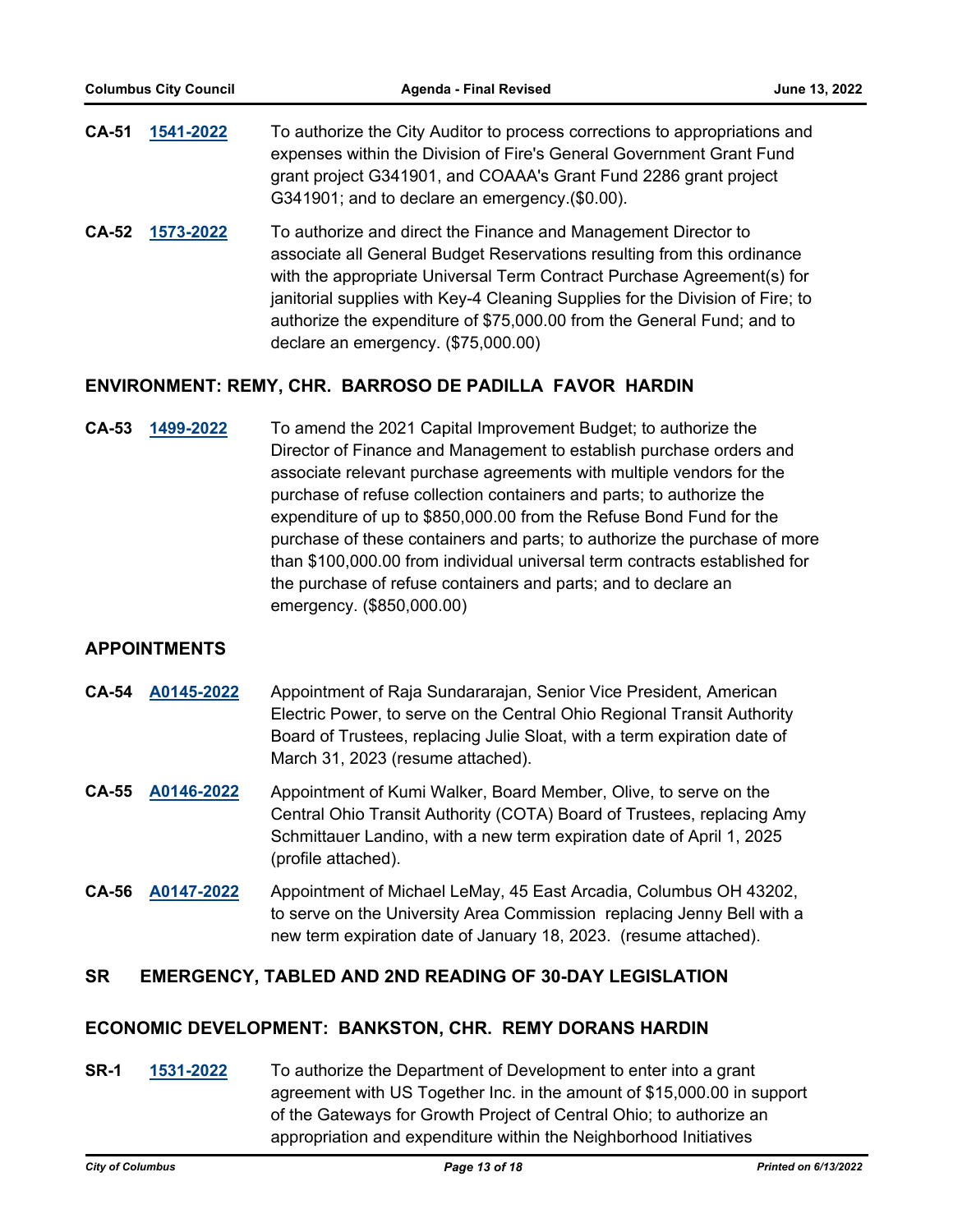subfund; and to declare an emergency. (\$15,000.00)

*Sponsors:* Emmanuel V. Remy

## **PUBLIC SERVICE & TRANSPORTATION: BARROSO DE PADILLA, CHR. FAVOR BANKSTON HARDIN**

- **SR-2 [1485-2022](http://columbus.legistar.com/gateway.aspx?m=l&id=/matter.aspx?key=123003)** To amend the 2021 Capital Improvement Budget; to authorize and direct the City Auditor to appropriate and transfer funds from the Special Income Tax Fund to the Streets and Highways Bond Fund; to authorize the transfer of funds within the Streets and Highways Bond Fund; to appropriate funds within the Streets and Highways Bond Fund; to authorize the Director of Public Service to enter into contract with Shelly & Sands, Inc. for the Resurfacing - 2022 Project 1; to authorize the expenditure of up to \$14,529,545.59 from the Streets and Highways Bond Fund, and the Street Construction Maintenance and Repair Fund for the project; and to declare an emergency. (\$14,529,545.59)
- **SR-3 [1494-2022](http://columbus.legistar.com/gateway.aspx?m=l&id=/matter.aspx?key=123012)** To appropriate funds within the Federal Transportation Grants Fund and the Transportation Grants Fund; to authorize the Director of Public Service to enter into contract with Shelly & Sands, Inc. for the Arterial Street Rehabilitation - SR161 I-71 to Cleveland Avenue Phase I project; to authorize the expenditure of up to \$4,937,557.82 from the Federal Transportation Grants Fund, the Transportation Grants Fund and the Streets and Highways Bond Fund for the project; to repay any unused grant funds at the end of the grant period; and to declare an emergency. (\$4,937,557.82)

## **NEIGHBORHOODS AND IMMIGRANT, REFUGEE, AND MIGRANT AFFAIRS: BARROSO DE PADILLA, CHR. DORANS REMY HARDIN**

- **LA [1481-2022](http://columbus.legistar.com/gateway.aspx?m=l&id=/matter.aspx?key=122999)** To authorize the Director of the Department of Neighborhoods to enter into a contract with Reach Communications in an amount up to \$340,000.00 to implement the expansion of the extensive, city-wide community-mobilization process, with a focus on reducing and disrupting youth violence in Columbus; to waive the competitive bidding provisions of City Code; to authorize the expenditure of up to \$340,000.00 from the General Fund; and to declare an emergency. (\$340,000.00)
- **SR-4 [1500-2022](http://columbus.legistar.com/gateway.aspx?m=l&id=/matter.aspx?key=123018)** To authorize the Director of the Department of Neighborhoods to enter into a grant agreement with Community Shares of Mid-Ohio in support of Hilltop Rise Economic Community Development Corporation; to authorize an expenditure within the general fund; to authorize an appropriation and expenditure from the Neighborhood Initiatives subfund; and to declare an emergency. (\$100,000.00)
	- *Sponsors:* Nicholas Bankston, Lourdes Barroso De Padilla and Emmanuel V. Remy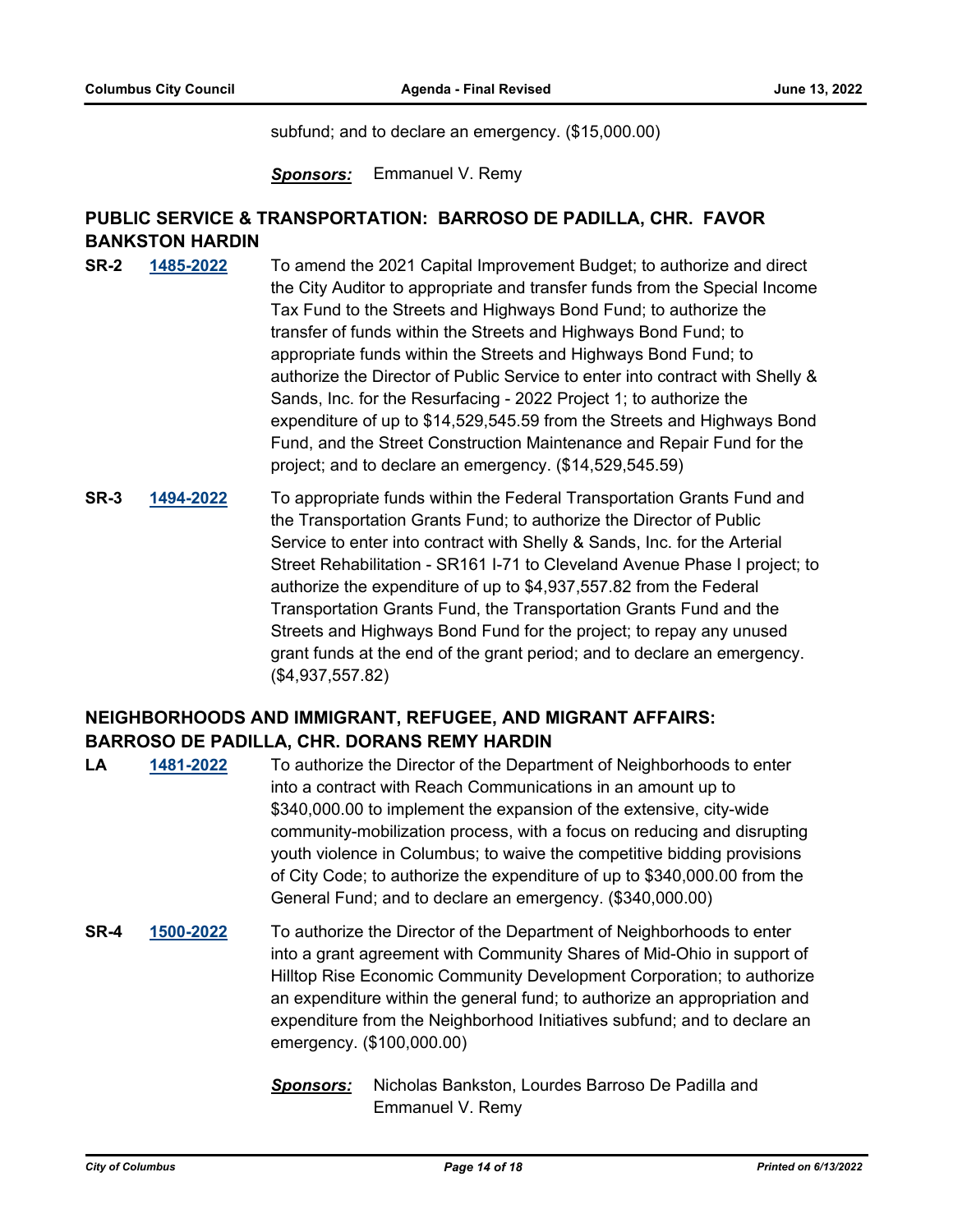**LA [1661-2022](http://columbus.legistar.com/gateway.aspx?m=l&id=/matter.aspx?key=123181)** To authorize the expenditure of up to \$400,000 within the Department of Neighborhoods; to authorize the Director of the Department of Neighborhoods to enter into subaward grant agreements with Community of Caring Development Foundation, and Africentric Personal Development Shop in an amount up to \$400,000 to add needed support services during COVID-19 for youth and families in the City of Columbus; and to declare an emergency. (\$400,000)

# **VETERANS & SENIOR AFFAIRS: BARROSO DE PADILLA, CHR. BROWN FAVOR HARDIN**

**SR-5 [1373-2022](http://columbus.legistar.com/gateway.aspx?m=l&id=/matter.aspx?key=122889)** To authorize an appropriation in the amount of \$3,840,370.00 to the Recreation and Parks Grant Fund for the Central Ohio Area Agency on Aging in connection with the Ohio Home Care Waiver Program; and to declare an emergency. (\$3,840,370.00)

#### **FINANCE: BROWN, CHR. BANKSTON REMY HARDIN**

**SR-6 [1516-2022](http://columbus.legistar.com/gateway.aspx?m=l&id=/matter.aspx?key=123034)** To authorize the Director of Finance and Management to enter into a contract on behalf of the Office of Construction Management with Mull & Weithman Architects to complete architectural and engineering design as well as construction administration services for the new Fire Station #36 located at the southeast corner of Harlem Rd & Central College Rd.; and to authorize the expenditure of \$1,795,515.00 from the Safety Voted Capital Fund. (\$1,795,515.00)

#### **RECREATION & PARKS: BROWN, CHR. REMY BANKSTON HARDIN**

**SR-7 [1331-2022](http://columbus.legistar.com/gateway.aspx?m=l&id=/matter.aspx?key=122847)** To authorize and direct the City Auditor to set up a certificate in the amount of \$1,322,156.00 for the purchase of equipment for the Recreation and Parks Department; to authorize and direct the Director of Finance and Management enter into various contracts for the purchase of equipment on behalf of the Recreation and Parks Department; to authorize the transfer of \$1,072,156.00 within the Recreation and Parks Voted Bond Fund, to authorize the amendment of the 2021 Capital Improvements Budget; to authorize the expenditure of \$1,322,156.00 from the Recreation and Parks Voted Bond Fund; and to declare an emergency. (\$1,322,156.00)

#### **EDUCATION: BROWN, CHR. FAVOR BARROSO DE PADILLA HARDIN**

**SR-8 [1323-2022](http://columbus.legistar.com/gateway.aspx?m=l&id=/matter.aspx?key=122839)** To authorize the Director of the Office of Education to enter into a contract with the Crane Center for Early Childhood Research and Policy at the Ohio State University for the 2022 Summer Success Program, to enhance the kindergarten readiness of entering kindergarteners through educational summer materials, to authorize the expenditure of \$144,499.00 from the General Fund, and to declare an emergency.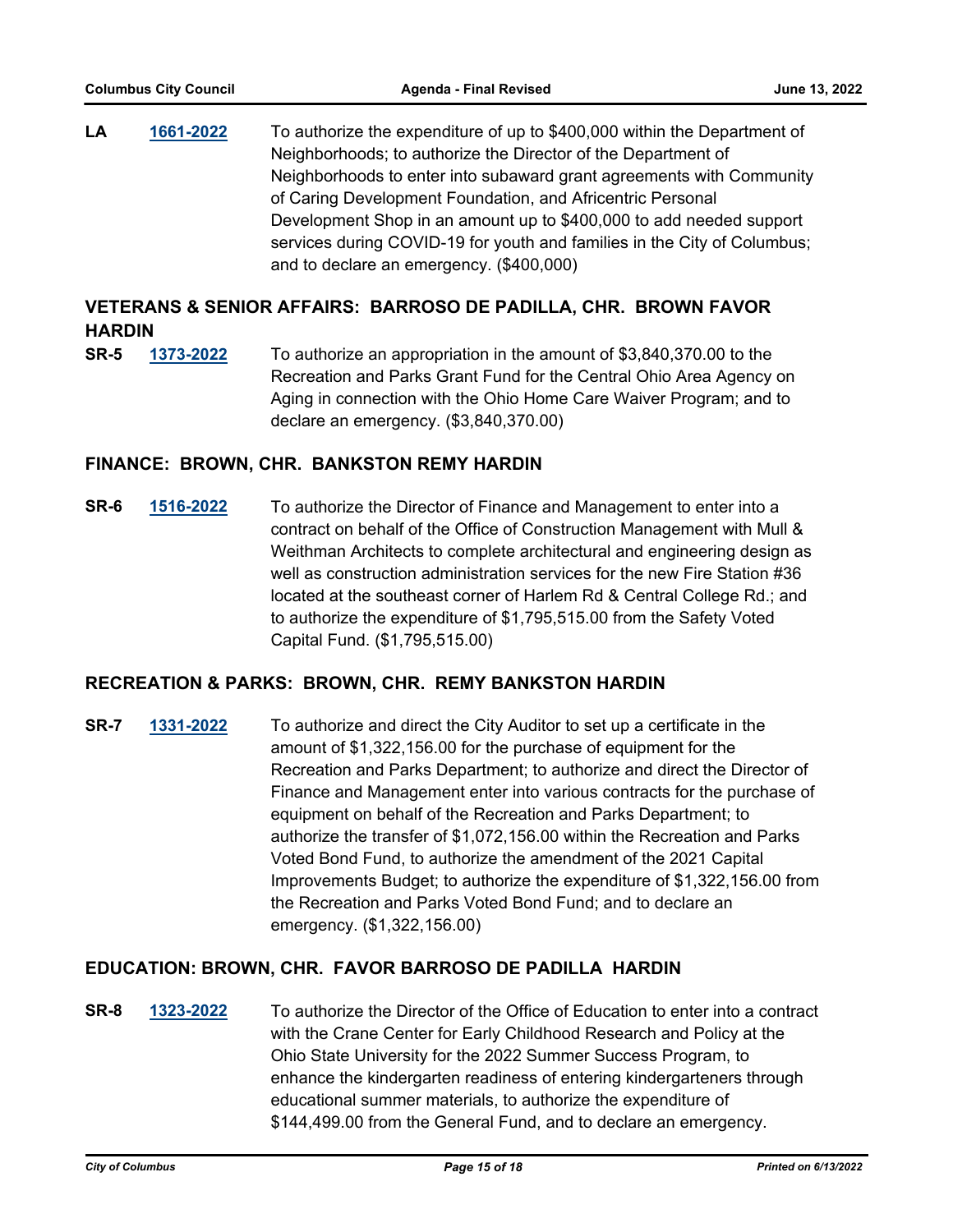(\$144,499.00)

**SR-9 [1405-2022](http://columbus.legistar.com/gateway.aspx?m=l&id=/matter.aspx?key=122922)** To authorize and direct the Director of the Office of Education to enter into contracts with Early Start Columbus providers so that they may provide summer programming for rising kindergarteners; to authorize the expenditure of \$632,500.00 from the General Fund; and to declare an emergency. (\$632,500.00)

*Sponsors:* Elizabeth Brown

#### **PUBLIC UTILITIES: DORANS, CHR. BANKSTON REMY HARDIN**

- **SR-10 [1404-2022](http://columbus.legistar.com/gateway.aspx?m=l&id=/matter.aspx?key=122921)** To authorize the Director of the Department of Public Utilities to renew the professional engineering services agreement with Hill International, Inc. for the Professional Construction Management 2020 Project; for the Division of Water; to authorize a transfer and expenditure up to \$7,371,100.00 within the Water General Obligations Bond Fund; and to amend the 2021 Capital Improvements Budget. (\$7,371,100.00)
- **SR-11 [1439-2022](http://columbus.legistar.com/gateway.aspx?m=l&id=/matter.aspx?key=122956)** To authorize the Director of the Department of Public Utilities to enter into contract with Woolpert, Inc., for the implementation of a Cityworks Asset Management System for the Department of Public Utilities; to authorize the expenditure of \$182,785.00 from the Electricity Operating Fund, \$1,162,628.00 from the Water Operating Fund, \$1,303,462.00 from the Sewer System Operating Fund and \$347,590.00 from the Stormwater Operating Fund (\$2,996,465.00).

# **CRIMINAL JUSTICE & JUDICIARY: FAVOR, CHR. DORANS BARROSO DE PADILLA HARDIN**

**SR-12 [1583-2022](http://columbus.legistar.com/gateway.aspx?m=l&id=/matter.aspx?key=123102)** To authorize the Inspector General to enter into a contract with The Saunders Company, LLC, for the purpose of providing professional marketing and public relations services to the Department of the Inspector General; to authorize the expenditure of \$24,500.00 from the general fund; to waive competitive bidding; and to declare an emergency. (\$24,500.00)

# **HEALTH & HUMAN SERVICES: FAVOR, CHR. BARROSO DE PADILLA BROWN HARDIN**

**SR-13 [1543-2022](http://columbus.legistar.com/gateway.aspx?m=l&id=/matter.aspx?key=123061)** To authorize the Director of the Department of Development to modify a subaward agreement with Broad St. Presbyterian Church in an amount up to \$1,000,000.00 to continue to provide rental and utility assistance using federal Emergency Rental Assistance 2 funds; to modify the terms and conditions of the Subaward agreement without seeking additional Council Approval in order to align with the most current version of the laws, regulations, and guidance; to authorize an expenditure of up to \$1,000,000.00 of Emergency Rental Assistance 2 funds; and to declare an emergency (\$1,000,000.00)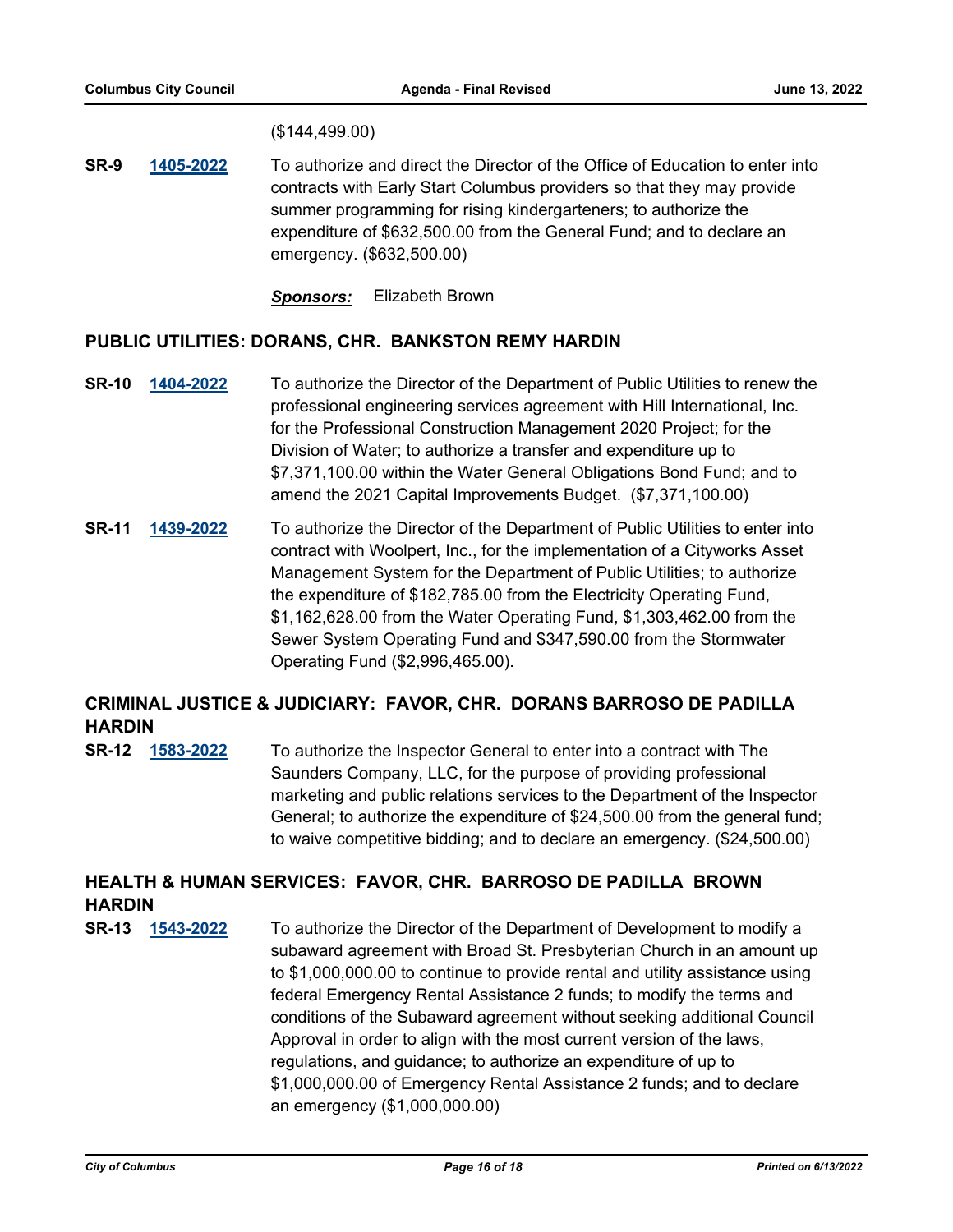| <b>SR-14</b> | 1545-2022 | To authorize the Director of Development to modify a subaward             |
|--------------|-----------|---------------------------------------------------------------------------|
|              |           | agreement with Impact Community Action Agency in an amount up to          |
|              |           | \$1,500,000.00 to continue to provide rental and utility assistance using |
|              |           | federal Emergency Rental Assistance 2 funds; to modify the terms and      |
|              |           | conditions of the Subaward agreement without seeking additional Council   |
|              |           | Approval in order to align with the most current version of the laws,     |
|              |           | regulations, and guidance; to authorize an expenditure of up to           |
|              |           | \$1,500,000.00 of Emergency Rental Assistance 2 funds; and to declare     |
|              |           | an emergency (\$1,500,000.00)                                             |

```
SR-15 1591-2022 To authorize the Board of Health to enter into a contract with KW2, modify 
            said contract if portions of previously appropriated and encumbered funds 
            are unused, and reallocate unused funds by entering into contracts with 
            newly identified and qualified vendors without the need for additional 
            legislation for the Implementing Enhanced HIV Prevention and 
            Surveillance for Health Departments to End the HIV Epidemic in Ohio 
            Grant Program for the provision of services allowable under the grant for 
            persons with HIV or AIDS in central Ohio; to authorize the expenditure of 
            $123,410.00 from the Health Department Grants Fund to pay the costs 
            thereof; to waive competitive bidding of City Code Chapter 329; and to 
            declare an emergency. ($123,410.00)
```
#### **PUBLIC SAFETY: REMY, CHR. BARROSO DE PADILLA DORANS HARDIN**

- **SR-16 [1671-2022](http://columbus.legistar.com/gateway.aspx?m=l&id=/matter.aspx?key=123191)** To authorize the City Clerk to enter into a grant agreement with the UNIK Foundation in support of its Expand Reentry Programming for the New American/Immigrant/Muslim Communities in Columbus initiative; to authorize an appropriation and expenditure of \$50,000.00 within the Neighborhood Initiatives subfund; and to declare an emergency. (\$50,000.00)
	- *Sponsors:* Emmanuel V. Remy, Lourdes Barroso De Padilla, Nicholas Bankston and Shayla Favor

#### **RULES & REFERENCE: HARDIN, CHR. BROWN REMY FAVOR**

#### **DORANS**

- **SR-17 [1501-2022](http://columbus.legistar.com/gateway.aspx?m=l&id=/matter.aspx?key=123019)** To amend various sections in Title 33 of the Columbus City Codes, entitled "Zoning Code," in order to update and modernize terms and allowable uses and to create the regulatory framework for solar energy collection and clarify the applicable development standards for such installations.
	- *Sponsors:* Rob Dorans